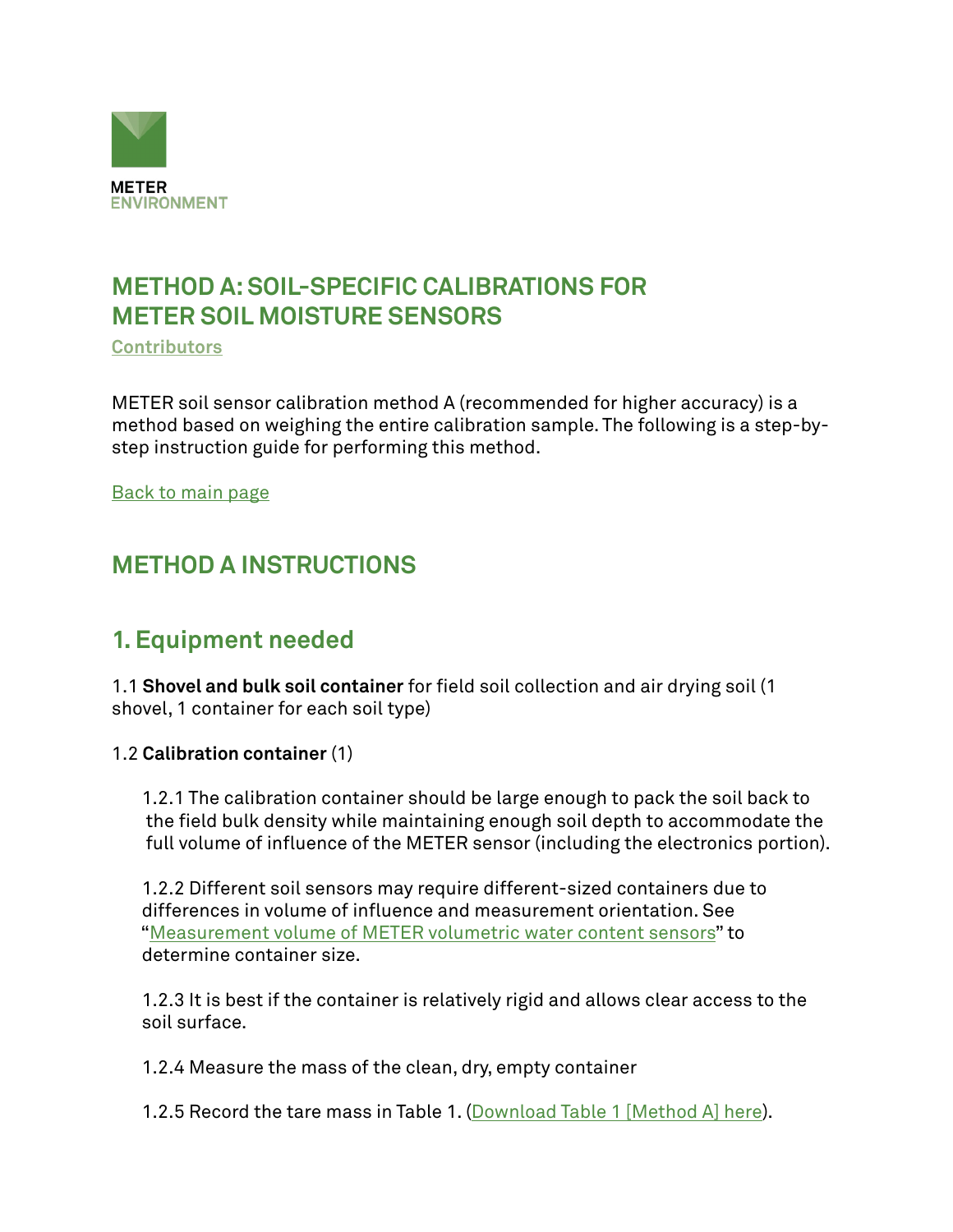### 1.3 **METER sensor and data acquisition system** (1 each)

 1.3.1 METER sensor output is very similar among sensors of the same type. You can calibrate with a single sensor and apply that calibration to other sensors of that type in your soil and maintain excellent accuracy.

 1.3.2 Use whatever data acquisition system you plan to use in the field (ZSC, ProCheck, ZL6, EM60G, EM50, EM5B, Campbell Scientific data logger, etc.). Note: ZSC and Procheck should not be used to calibrate an analog sensor such as TEROS 10 or EC-5.

### 1.4 **Large scale to weigh calibration container** (1)

1.4.1 The scale should be able to weigh up to 10 kg.

 1.4.2 The scale should have resolution of 0.1 g or better for best possible soil-specific calibration.

#### 1.5 **Volumetric soil sampler** (1)

 1.5.1 In METER soil sensor calibrations, it is possible to use a volumetric soil sampler, which is used to sample known volumes of soil from the calibration container in order to determine volumetric water content.

 1.5.2 Use either a commercial soil sampler (such as the ESS Core N' One available from Environmental Sampling Supply) or a homemade sampler. The only requirement for the sampler is that it can collect a soil sample of known volume without changing the soil bulk density.

 1.5.3 If you don't have a sampler, we recommend cutting a 3 to 5 cm long section of metal conduit or other small diameter (1.5 to 2.5 cm) metal or thin-walled, rigid plastic tubing.

1.5.4 Deburr both ends of the tubing.

1.5.5 Sharpen one end for easy insertion into the soil.

1.5.6 Precisely measure the length and inner diameter of the sampler.

1.5.7 Calculate the volume (πr² h).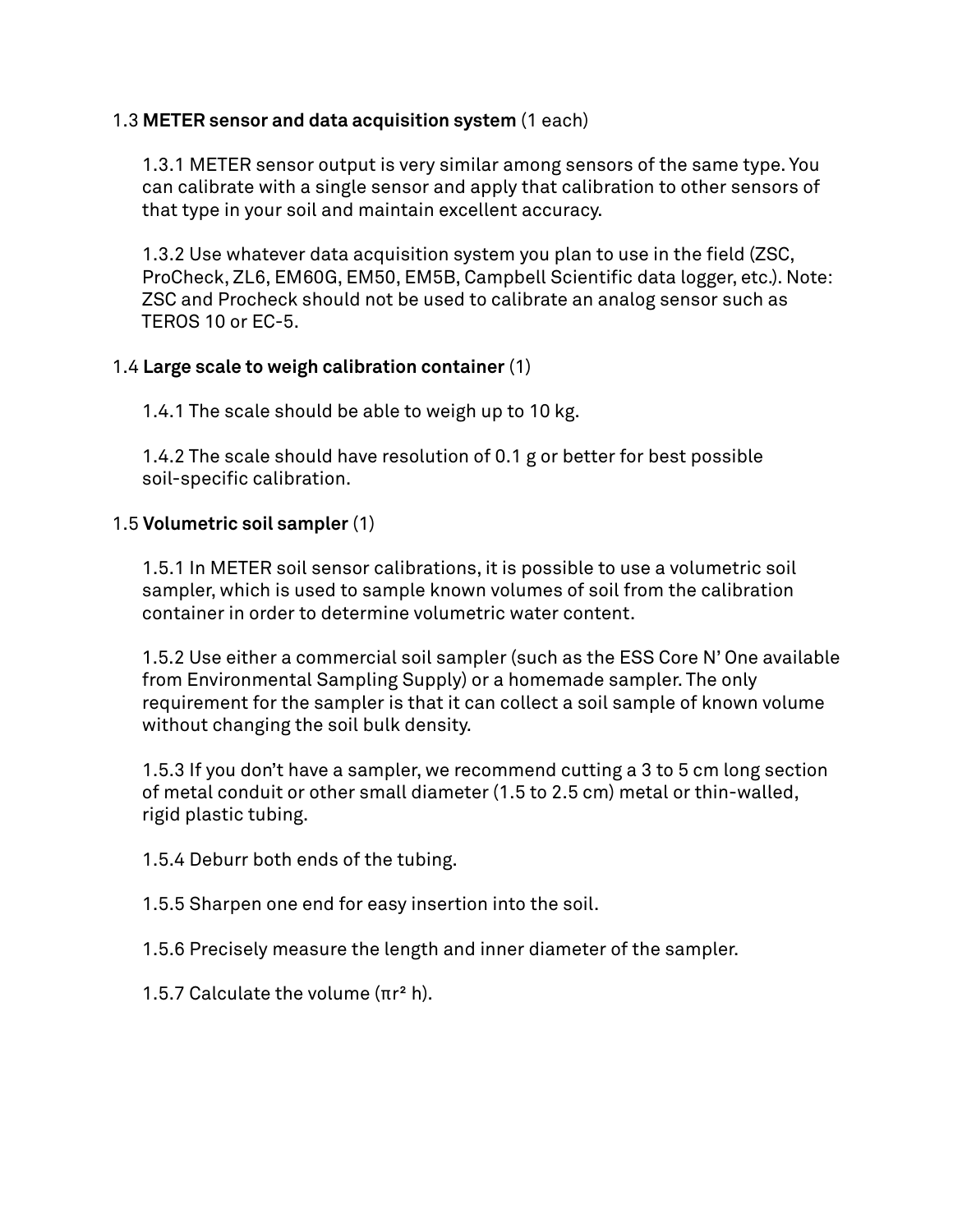1.6 **Soil drying containers** (1 per soil type to determine bulk density and for initial subsample)

 1.6.1 The drying containers can be any container that is suitable for oven drying and has a sealable lid (soil sampling tin, baby food jar).

 1.6.2 Measure the mass of each of the clean, dry soil drying containers before adding soil to them.

1.6.3 Write down the tare mass in Table 1. [\(Download Table 1 \[Method A\] here](http://publications.metergroup.com/Sales%20and%20Support/METER%20Environment/Website%20Articles/Soil-Calibrations-Example-Sheet-Method-A-B-3.xlsx)).

1.7 **A smaller scale or mass balance** to weigh subsamples (1)

 1.7.1 The scale should have resolution of 0.01 g or better for best possible soil specific calibration.

1.8 **Drying oven** (1)

 1.8.1 Any oven that will maintain a relatively stable temperature of 105 to 110 °C will work.

# **2. Soil sample collection**

2.1 Collect approximately four liters (one gallon) of bulk soil.

2.2 Make sure the soil is from the area/depth you wish to measure with your METER sensors.

2.3 You may wish to measure the field bulk density of the soil when you collect your sample.

 2.3.1 Use the volumetric soil sampler (Section 1.5) to obtain a soil core of undisturbed soil.

2.3.2 Put a lid on the sample to avoid water loss.

 2.3.3 Since you've used a volumetric sampler, you know the volume of the soil samples  $(V_{soli})$ .

2.3.4 Oven dry the soil core.

2.3.5 Measure the mass of the dry soil  $(m_{dyn})$ .

2.3.6 Use Equation 6 below (section 5) to calculate the bulk density of the soil.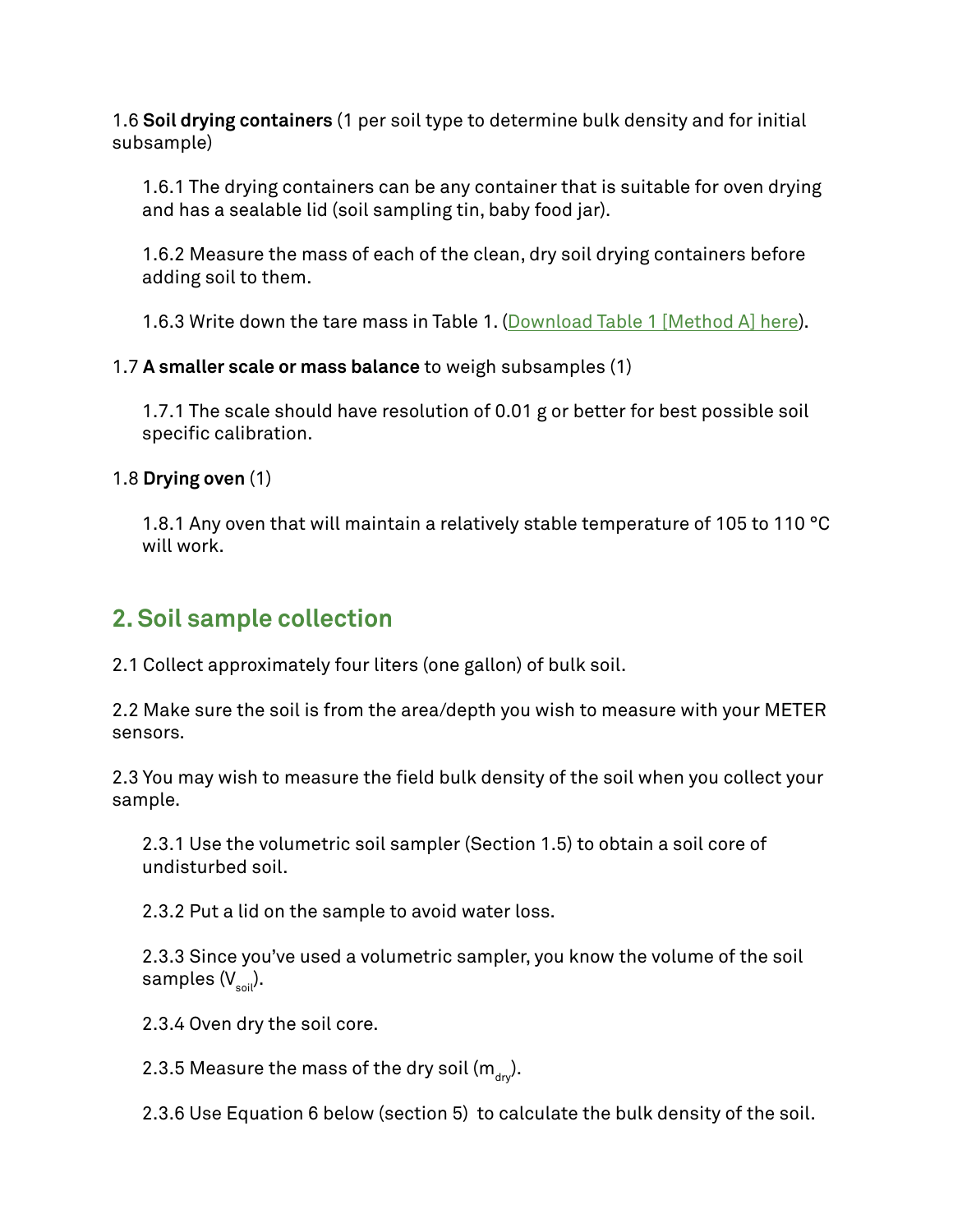# **3. Soil preparation**

3.1 Air dry the soil. Air drying is quickest if the soil is spread in a thin layer and air is moved over the soil.

3.2 Remove large objects from the soil.

 3.2.1 The presence of large rocks or other objects can complicate the calibration process. We suggest breaking up large clods and running the soil through a 2 to 5 mm sieve before proceeding.

 3.2.2 In some materials (e.g., compost, mulch), it will not be possible to remove large particulates without significantly altering the nature of the material.

# **4. Calibration method A**

4.1 Pack the soil into the calibration container at approximately the field bulk density.

 4.1.1 If you start with dry soil, control the bulk density by packing a known mass of soil into a known container volume.

 4.1.2 It is generally necessary to add the soil in layers, packing each layer before adding the next.

4.2 Take one initial soil subsample.

 4.2.1 Remove 5 to 10 grams of soil from the container using a scoopula (or similar tool).

4.2.5 Place the soil into a drying container.

 4.2.6 To prevent water loss, immediately measure the mass of the soil + drying container (without lid).

4.2.7 Record the weight in Table 1 ([Download Table 1 \[Method A\] here](http://publications.metergroup.com/Sales%20and%20Support/METER%20Environment/Website%20Articles/Soil-Calibrations-Example-Sheet-Method-A-B-3.xlsx)).

4.2.8 Put a lid on the container, and set the sample aside to be oven dried later.

4.3 Weigh the calibration container with soil before inserting the sensor.

4.3.1 Weigh the entire container of soil.

4.3.2 Record the mass in [Table 1](http://publications.metergroup.com/Sales%20and%20Support/METER%20Environment/Website%20Articles/Soil-Calibrations-Example-Sheet-Method-A-B-3.xlsx).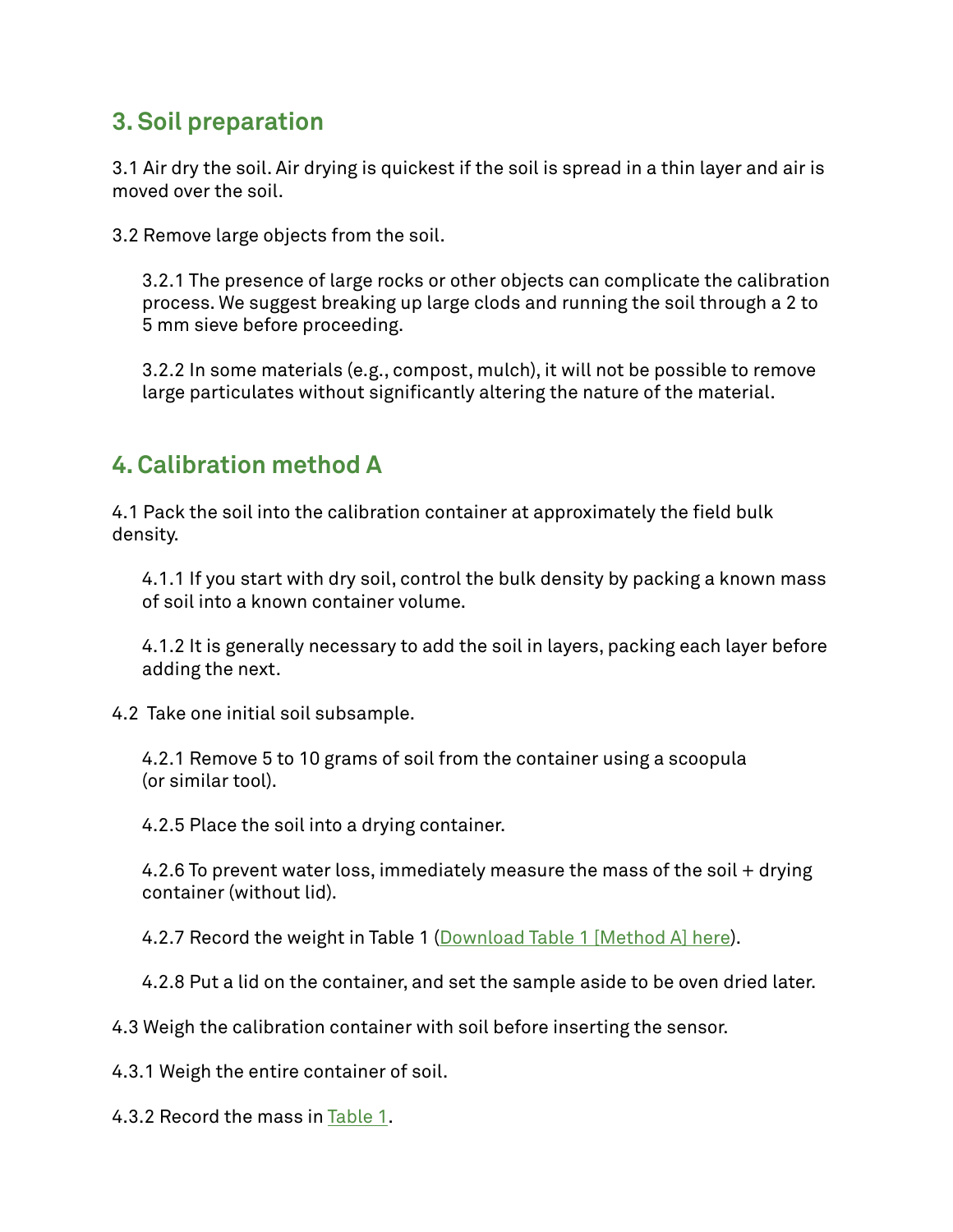4.3.3 For fine-textured soils like silt loam and clayey soils, take a height measurement from the lid down to the base of the soil.

 4.3.3.1 Over time, the volume of finer-textured soils will change with the addition of water (sandy soils don't have this issue). If a height measurement is taken and the dimensions of the container are known, then it's possible to perform a volume change correction in the VWC calculation. For instructions on performing a volume change correction, contact [customer support](https://www.metergroup.com/contact/) if needed.

4.4 Insert the sensor (EC-5, 5TE, 5TM).

 4.4.1 The EC-5, 5TE, and 5TM can be inserted vertically directly into the full soil container.

 4.4.2 **Important:** Insert the sensor tines in a straight line so as not to introduce any air gaps between the sensor tines and the soil.

 4.4.3 Insert the sensor fully into the soil. This includes the black plastic base of the sensor.

 4.4.4 If you cannot insert the black plastic portion fully into the soil, insert the sensor as far as possible, then take some additional soil and pack it around the remaining portion of the sensor base and a few cm of the cable if possible.

4.4 Insert the sensor (GS1, GS3, TEROS).

4.4.1 Move some soil to prepare a flat spot to insert the sensor into.

4.4.2 Push the sensor into the soil.

 4.4.3 Pack soil over the exposed portion of the sensor, being careful to prevent air gaps while maintaining the desired bulk density.

4.4.4 Make sure there is one cm of soil over the top of the sensor.

4.4 Insert the sensor (10HS).

4.4.1 For the 10HS, remove a little over half of the soil before inserting the sensor.

 4.4.2 Insert the 10HS sensor as far as possible in the soil container. For some soil types and moisture levels, it is possible to insert the entire length of the 10HS into the soil as with the other METER sensors.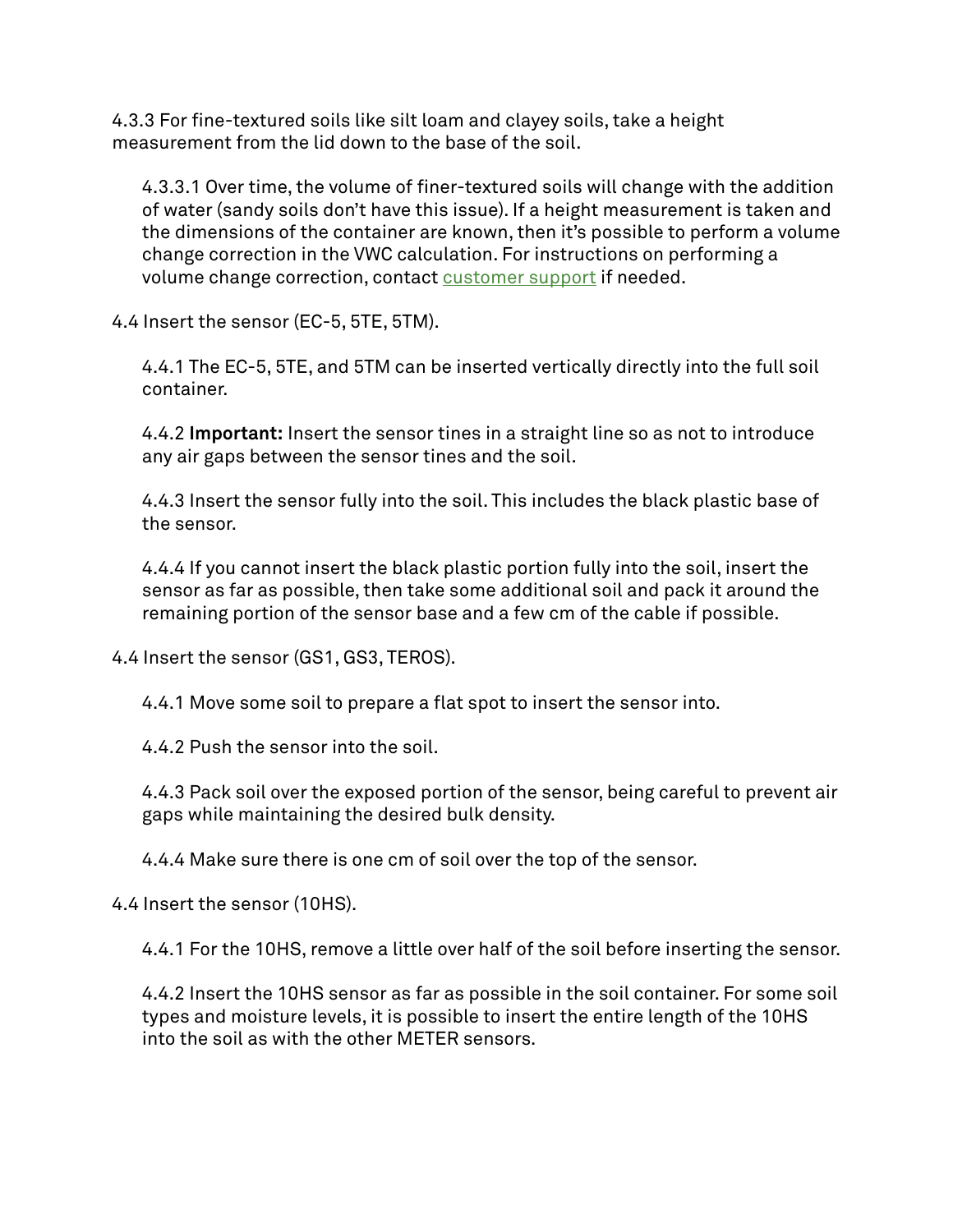4.4.3 For some soils, it is not possible to insert the full length of the 10HS into the soil column.

4.4.3.1 If you have a METER sensor insertion blade or other blade that is slightly thinner than the 10HS sensor, you can use it to make a pilot hole and insert the sensor fully.

4.4.3.2 If no pilot tool is available, insert the 10HS as far as possible into the soil column. Then, pack soil around the exposed portion of the sensor, being careful to prevent air gaps while maintaining the desired bulk density.

4.4.4 Be sure to get the black plastic portion of the 10HS surrounded by soil.

4.4.4.1 If you cannot insert the black plastic portion fully into the soil, insert the sensor as far as possible, then take some additional soil, and pack it around the remaining portion of the sensor base and a few cm of the cable if possible.

4.5 **NOTE: The sensor should be surrounded by continuous soil for the entire radius of whatever the volume of influence is for your particular sensor. See [Measurement](https://www.metergroup.com/environment/articles/measurement-volume-meter-volumetric-water-content-sensors/)  [volume of METER volumetric water content sensors](https://www.metergroup.com/environment/articles/measurement-volume-meter-volumetric-water-content-sensors/).**

4.6 Plug the sensor into the data logger, and take a sensor reading.

 4.6.1 If using non-METER data acquisition equipment, be sure you are exciting the sensor with the same excitation voltage you will use in the field for the EC-5.

 4.6.2 All other METER sensors regulate their excitation voltage, so refer to the manual for the appropriate voltage range.

4.6.3 Collect the raw data from the sensor (no calibration applied).

 4.6.4 It is a good idea to repeat steps 4.2 to 4.6 once or twice to be sure that you are achieving repeatable insertion quality.

4.6.4.1 Be careful not to insert the sensor into holes you've already made.

4.6.4.2 There will generally be some small variability (a few raw counts or mV), so an average reading can be taken.

4.6.5 Record the sensor readings in [Table 1](http://publications.metergroup.com/Sales%20and%20Support/METER%20Environment/Website%20Articles/Soil-Calibrations-Example-Sheet-Method-A-B-3.xlsx).

4.7 Wet the calibration soil.

4.7.1 Add about 1 mL of water for every 10 mL of soil volume.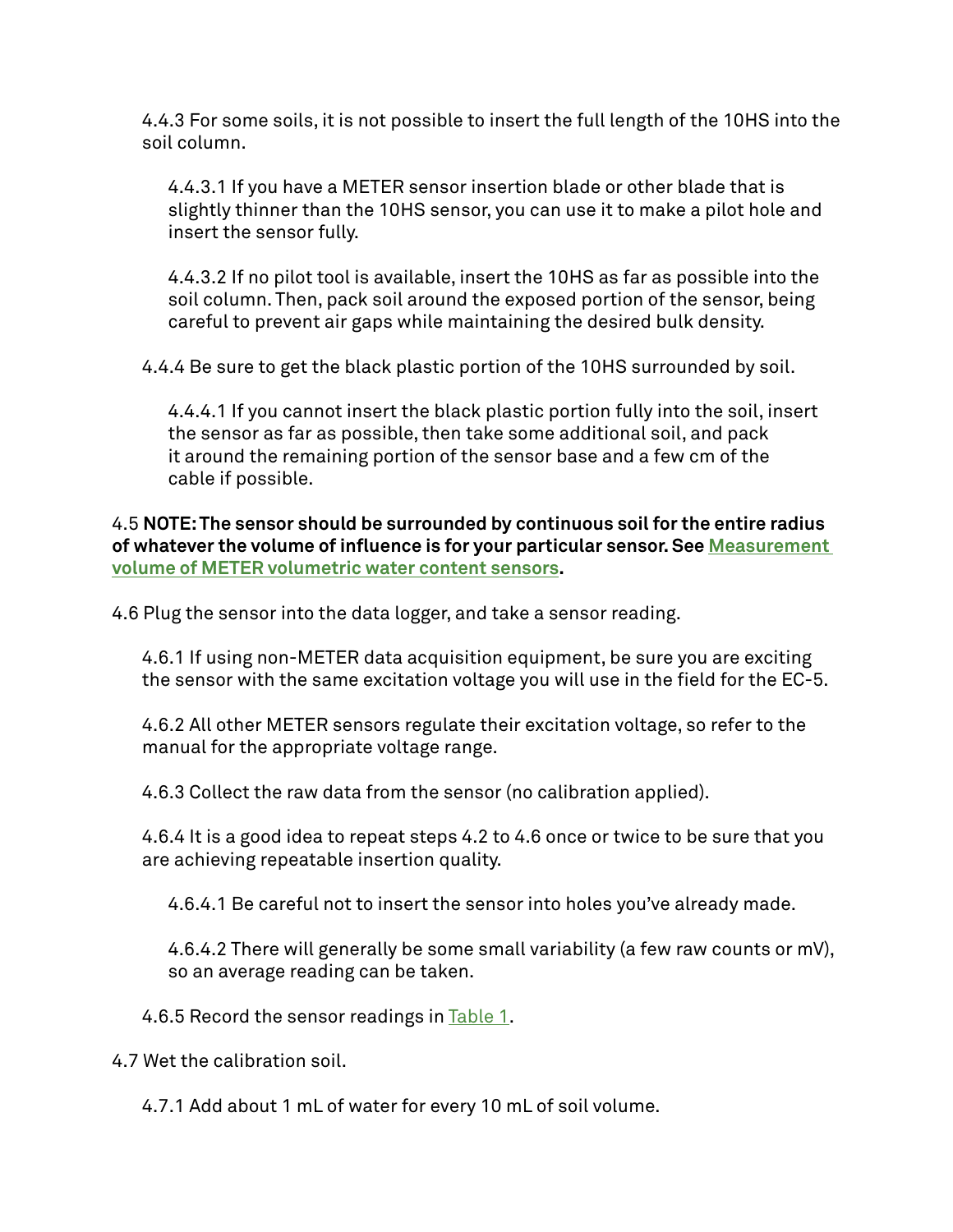4.7.1.1 This will increase VWC by approximately 10%.

4.7.1.2 Add the water to the soil as evenly as possible.

 4.7.2 Thoroughly mix the soil with your hands or a trowel until the mixture is again homogeneous.

4.8 Repeat 4.3 to 4.7 until the soil nears saturation.

4.8.1 This generally yields 4 to 6 calibration points.

4.8.2 Each point can take up to one hour.

 4.8.3 Note that the bulk density of the sample can be maintained throughout the calibration process by packing the same soil sample to the same level on the calibration container at each water content.

4.9 Dry the initial soil subsample.

4.9.1 Place the already-weighed, moist sample into the 105 °C oven for 24 hours.

 4.9.2 Note that soils with high organic matter content may lose significant volatile organics if dried at 105 °C, leading to error in the calibration. We recommend drying these soils at 60 to 70 °C for at least 48 hours.

4.10 Weigh the dry soil.

4.10.1 Remove the soil drying container from the oven.

4.10.2 Allow the soil and container to cool.

4.10.3 Measure the mass of dry soil + container (without lid).

4.10.4 Enter the value into [Table 1.](http://publications.metergroup.com/Sales%20and%20Support/METER%20Environment/Website%20Articles/Soil-Calibrations-Example-Sheet-Method-A-B-3.xlsx)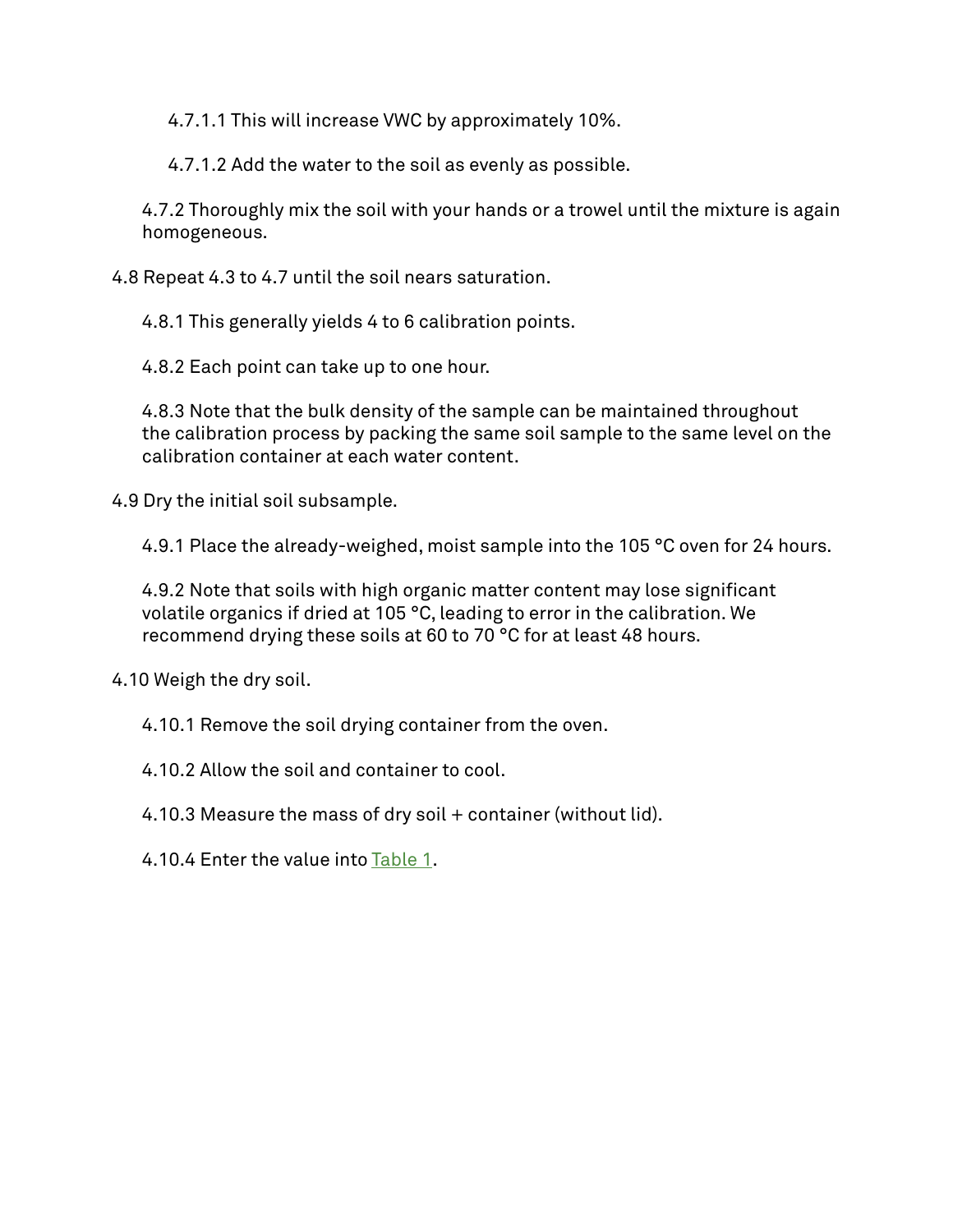|               | Soil + Container Weights | wet wt | water wt | W      | q        | <b>Sensor Measurements</b> |                     |
|---------------|--------------------------|--------|----------|--------|----------|----------------------------|---------------------|
|               |                          |        |          |        |          | Sensor 1                   | Sensor <sub>2</sub> |
| <b>Points</b> | g                        | g      | g        | gg1    | $m3 m-3$ | <b>RAW</b>                 | <b>RAW</b>          |
| Air dry       | 5903.9                   | 5577.6 | 39.75    | 0.0072 | 0.0089   | 1917.5                     | 1911.1              |
| Point 2       | 6342.6                   | 6016.3 | 478.45   | 0.0864 | 0.1069   | 2071.9                     | 2049.1              |
| Point 3       | 6792.1                   | 6465.8 | 927.95   | 0.1676 | 0.2073   | 2264.2                     | 2256.8              |
| Point 4       | 7232.4                   | 6906.1 | 1368.25  | 0.2471 | 0.3056   | 2575.8                     | 2622.4              |
| Point 5       | 7515.2                   | 7188.9 | 1651.05  | 0.2981 | 0.3688   | 2781.9                     | 2781.5              |

| <b>Gravimetric Water Content Calculations of Air Dry Sample</b> |                                 |              |  |  |  |
|-----------------------------------------------------------------|---------------------------------|--------------|--|--|--|
|                                                                 | <b>Values</b>                   | <b>Units</b> |  |  |  |
| Wet Soil + Tin                                                  | 30.3498 g                       |              |  |  |  |
| Dry Soil + Tin                                                  | 30.1488 g                       |              |  |  |  |
| <b>Tin Weight</b>                                               | $1.9485$ g                      |              |  |  |  |
| Gravimetric WC, w                                               | $0.007127584$ g g <sup>-1</sup> |              |  |  |  |

Table 1. Example *data collection table* for soil-specific METER sensor calibration

[Download Table 1](http://publications.metergroup.com/Sales%20and%20Support/METER%20Environment/Website%20Articles/Soil-Calibrations-Example-Sheet-Method-A-B-3.xlsx) (with cell operations added) for your own use (click the method A tab).

### **5. Calculations**

The volumetric water content is defined as the volume of water per volume of bulk soil



Where  $\theta$  is volumetric water content (cm<sup>3</sup>/cm<sup>3</sup>),  $V_w$  is the volume of water (cm<sup>3</sup>), and  $V_{\mu}$  is the total volume of the sample container (cm $^3$ ) found in section 4.3. To calculate the volume of water, you will first have to find the initial amount of water in your sample is calculated by subtracting the total sample water weight obtained from multiplying the air dry sample weight by the gravimetric water content found using the volumetric sampler (section 4.2) from the weight of the air-dried sample.

$$
M_{\text{soil, oven dry}} = m_{\text{soil, air dry}} - (m_{\text{soil, air dry}} \times w)
$$

Equation 2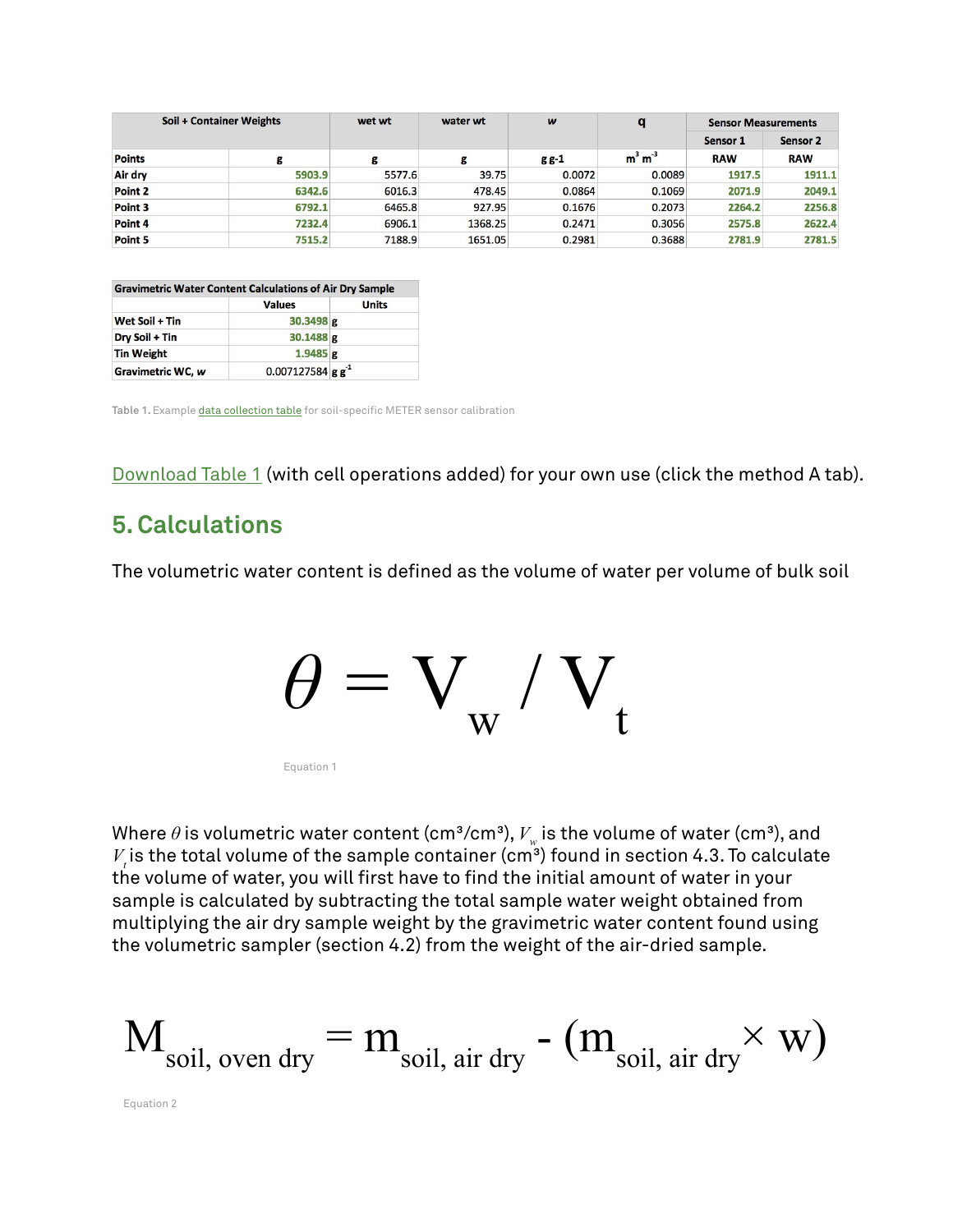Where *msoil, air dry* is the mass of the soil you started with and w is the gravimetric water content calculated from your subsampled volumetric sampler



To find  $V_w$  for each calibration point, subtract the container weight and the mass of oven dry soil from the total sample weight



Where  $m_{_w}$  is the mass of water,  $m_{_{total}}$  is the mass of moist soil (g),  $m_{_{contact}}$  is the mass of the container (g),  $m_{_{soil,\ over\ dry}}$  is the mass of the oven dry soil, and  $\rho_{_w}$  is the density of water (1 g/cmª). Using  $V_{_{t}}$ , volumetric water content can be calculated using Equation 1. In addition to the volumetric water content, the bulk density of the soil sample can also be calculated. Bulk density  $(\rho_{_b})$  is defined as the density of dry soil (g/cm $^{\rm 3)}$ 



Equation 6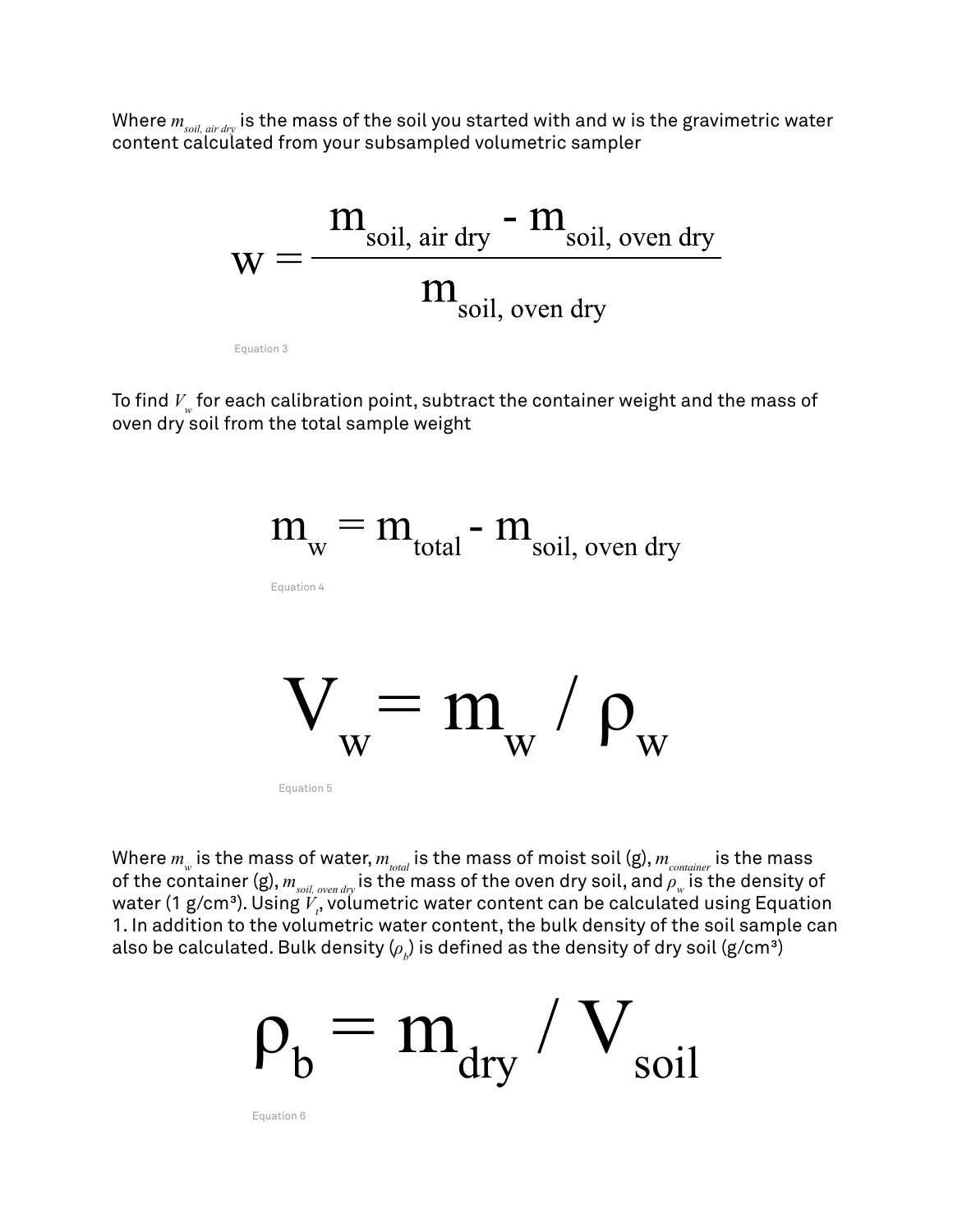The calculations above are most easily done in a spreadsheet program such as MS Excel. The previous Table 1 shows the above calculations performed for method A.

The output of the METER sensors is not very sensitive to small differences in soil bulk density. However, if the bulk density of the soil during calibration is radically different from that of the field soil, it will introduce error into the calibration. If you measured the field bulk density as described in section 2.3, you can control the bulk density of the soil in the calibration container to that level (see section 4.1.1). If the soil is not packed to a known bulk density and the bulk density in the calibration container is different from the field bulk density by more than about 20%, consider repeating the calibration while packing the soil to a more realistic bulk density.

# **6. Finding and using the calibration function**

If the above calculations are performed in a spreadsheet program, then finding the calibration function is quite easy. Simply make a scatter plot with the sensor output on the X-axis and the calculated VWC on the Y-axis (Figure 1). Then use the trendline or curve-fitting function to construct a mathematical model of the relationship. This relationship is often linear, but it is sometimes best fit with a polynomial equation as shown below, especially in soils with high organic matter content.



Figure 1. Plot of example calibration data. The soil specific calibration equation is shown in the upper right corner of the graph area.